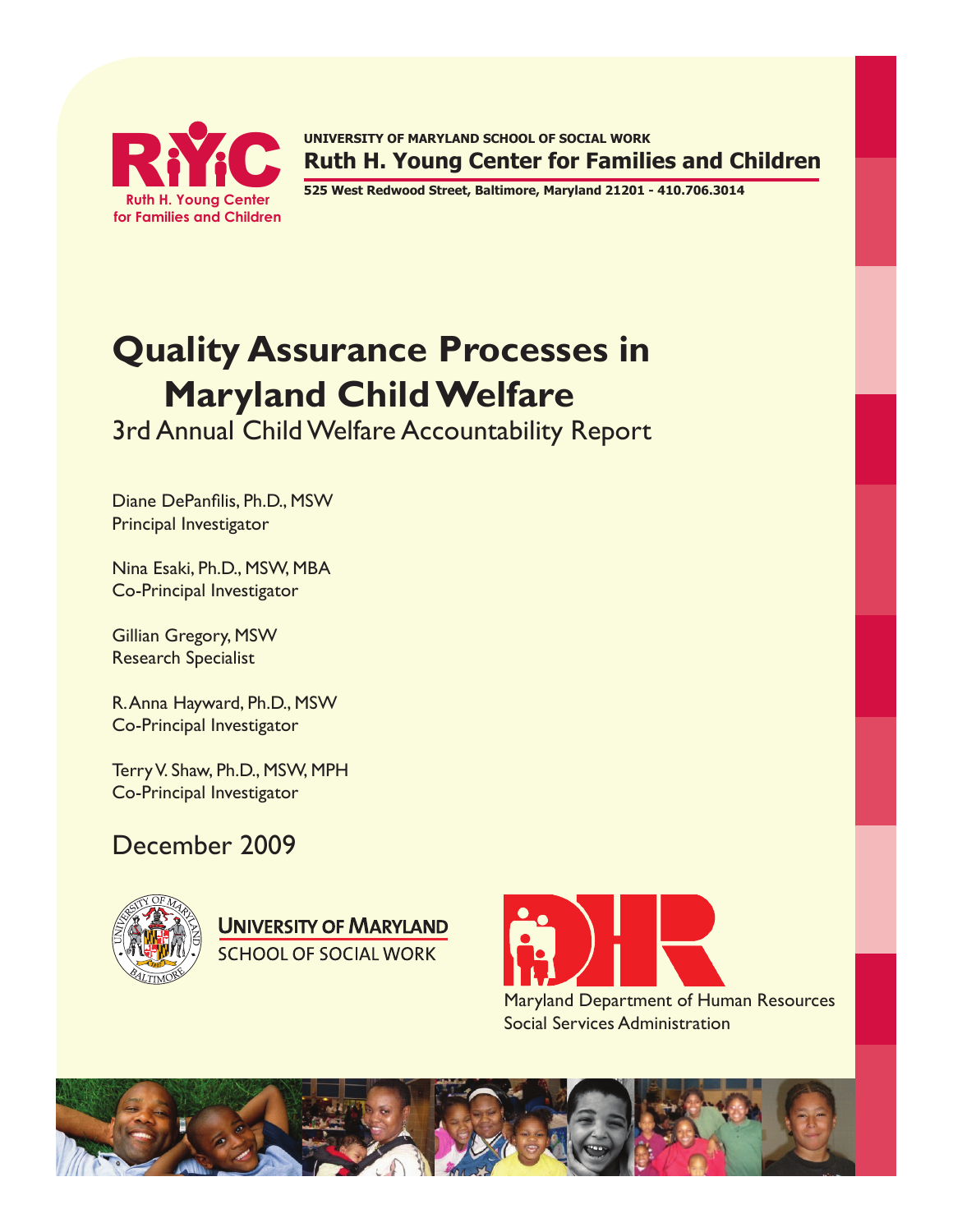# <span id="page-1-0"></span>**Acknowledgements**

This report was compiled by faculty and staff at the University of Maryland, School of Social Work's Ruth H. Young Center for Families & Children (RYC) in partnership with staff at the Department of Human Resources, Social Service Administration (DHR/SSA).

Diane DePanfilis, Sarah Kaye, and Terry V. Shaw managed the interagency agreement for the Quality Assurance process. Gillian Gregory led the Local Supervisory Review process and Foster Parent Survey. Anna Hayward oversaw the Family Centered Practice evaluation component. Nina Esaki assisted with the preparation of this report.

Carnitra White, Richard Larson, David Ayer and Linda Carter at DHR/SSA guided the activities related to the Quality Assurance process.

The Quality Assurance unit at DHR/SSA includes Linda Carter, Shirley Brown, Josephine Lambert, Dee Ritterpusch, and Jewel Wilson.

### **FOR MORE INFORMATION:**

Diane DePanfilis, Ph.D., MSW Professor, Associate Dean for Research Director, Ruth H. Young Center for Families and Children University of Maryland School of Social Work 525 W. Redwood Street, Baltimore, MD 21201 410-706-3609 (office), 410-706-1346 (fax) [ddepanfilis@ssw.umaryland.edu](mailto:ddepanfilis@ssw.umaryland.edu)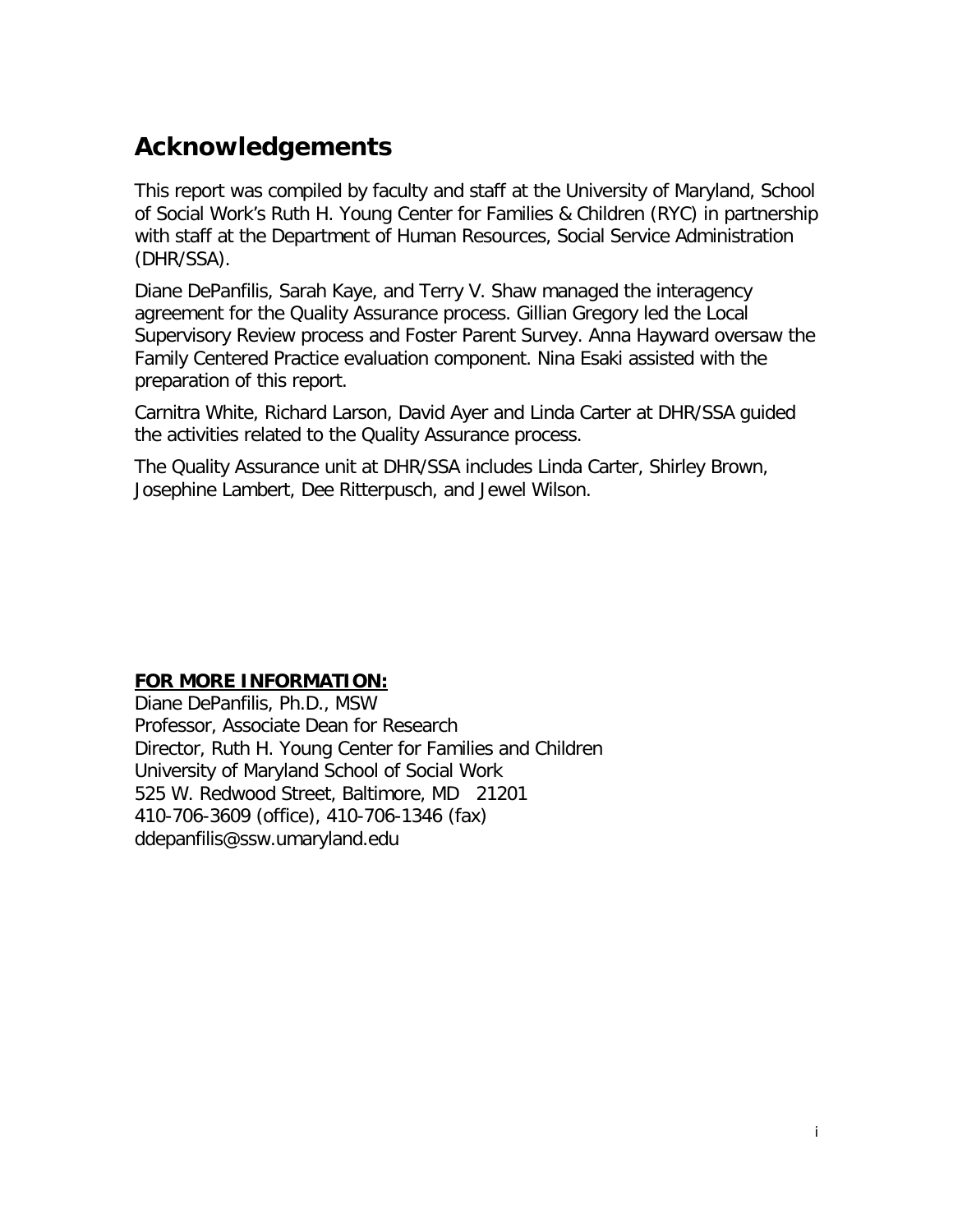### <span id="page-2-0"></span>**Table of Contents**

| <b>References</b> |  |
|-------------------|--|
|                   |  |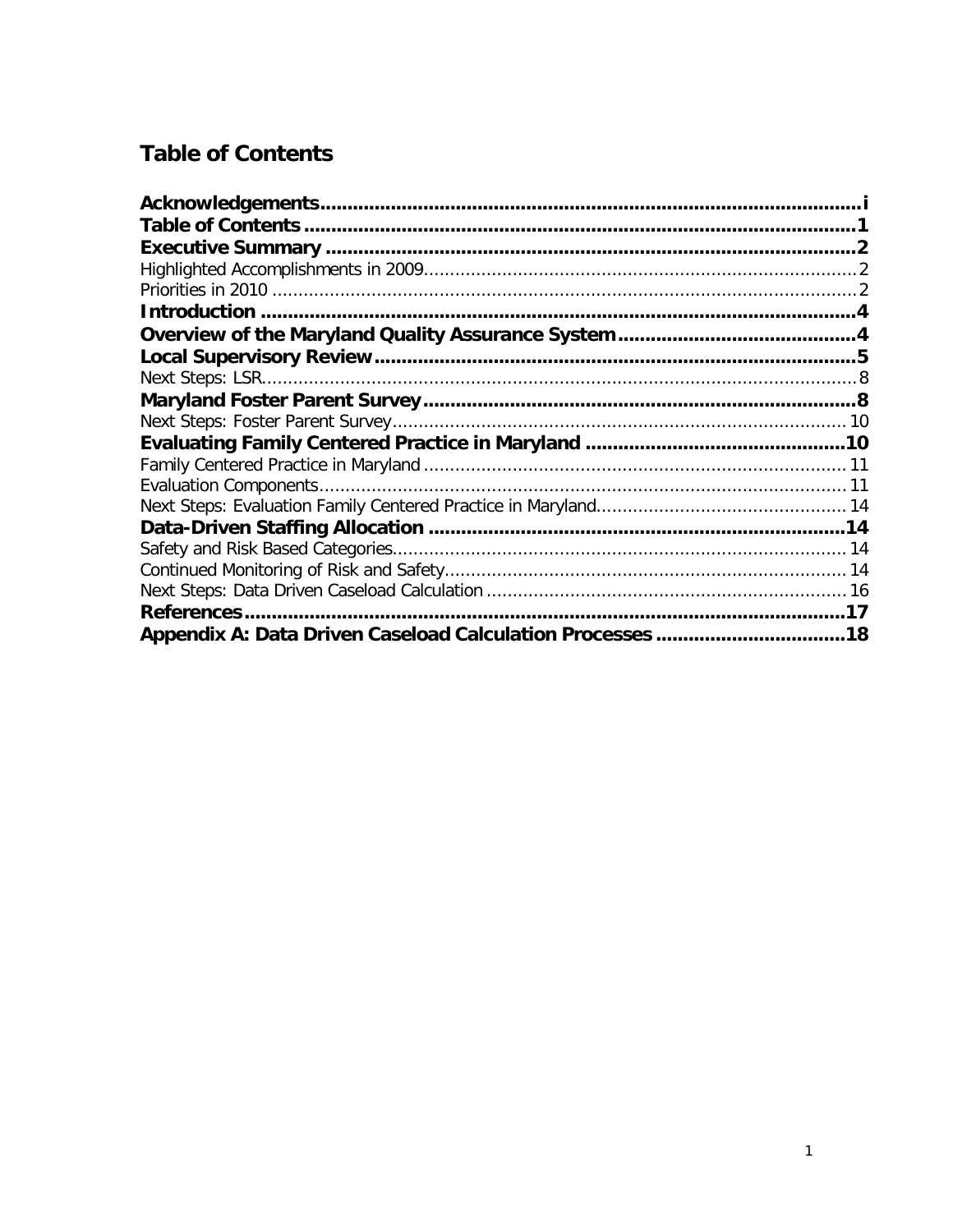### <span id="page-3-0"></span>**Executive Summary**

The goal of the projects encompassed in the Child Welfare Accountability Act is to improve the efficiency and effectiveness of child welfare services in Maryland. The Maryland Quality Assurance (QA) unit does this through the evaluation of quality assurance processes and system implementation processes in Maryland child welfare. Although Maryland has mechanisms in place to successfully achieve objectives of a comprehensive Quality Assurance system, it has yet to realize its full potential for identifying strengths and needs and providing a framework for meaningful program and systems improvement.

### <span id="page-3-1"></span>**Highlighted Accomplishments in 2009**

- DHR/SSA in collaboration with the RYC implemented a revised Local Supervisory Review (LSR) process that responded to 2008 recommendations through automated data collection, improved sampling strategy, training for local departments, and integrated QA data collection with clinical supervision (see [Local Supervisory](#page-6-0)  [Review\)](#page-6-0).
- RYC provided DHR/SSA and local departments with aggregate data on caseworker quality of practice through the LSR process (see [Local Supervisory Review\)](#page-6-0).
- RYC in collaboration with DHR/SSA developed and implemented a survey to solicit feedback on Maryland foster parents' perceptions of the training and supports available to them through DHR/SSA (see [Maryland Foster Parent Survey\)](#page-9-1).
- RYC developed a comprehensive evaluation plan for Maryland's Family Centered Practice model of service delivery (see [Evaluating](#page-11-1)  [Family Centered Practice in Maryland\)](#page-11-1).
- DHR/SSA developed a revised Quality Assurance Process for Maryland based on experiences in 2008 and subsequent recommendations by the RYC (see [Overview of the Maryland Quality](#page-5-1)  [Assurance System\)](#page-5-1).

### <span id="page-3-2"></span>**Priorities in 2010**

In the past two years, Maryland's Quality Assurance system has improved and now has the ability to critically examine issues pertaining to quality of child welfare practice through improvements in the quality of state-wide data in the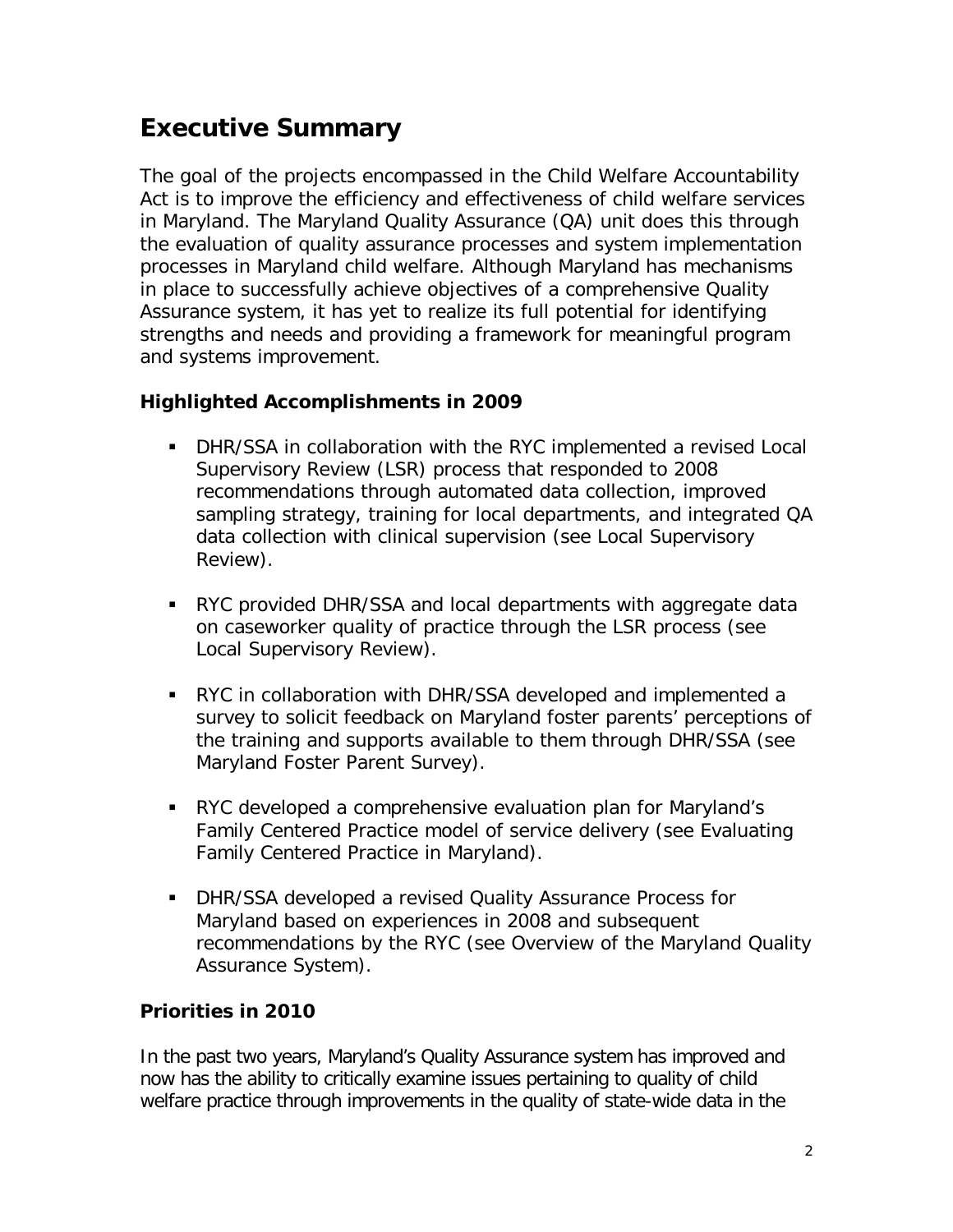MD CHESSIE system and increasing use of data to drive policy and programmatic decisions. Other components of an enhanced system have included implementation of the improved Local Supervisory Review (LSR) process and ongoing implementation of the Foster Parent Survey. However, the QA system needs further development to use these data to drive continuous program improvement in Maryland. The following priority areas should be targeted in 2010:

- **Implement the newly designed Quality Assurance Process (see** [Overview of the Maryland Quality Assurance System\)](#page-5-1).
- Evaluate the revised LSR process in practice and assess the supervisory review data to inform ongoing development of this process (see Next Steps: Local Supervisory Review).
- Continue the Foster Parent Survey in order to provide ongoing recommendations for foster parent recruitment and retention (see Next Steps: Foster Parent Survey).
- Evaluate the ongoing implementation of Family Centered Practice in Maryland, including documenting changes to outcomes (see Next Steps: Evaluation Family Centered Practice in Maryland).
- Continue to monitor the completeness of data elements related to safety and risk assessments (see Next Steps: Data Driven Caseload Calculation).
- Build the capacity of local departments to be sophisticated users of data to inform program development.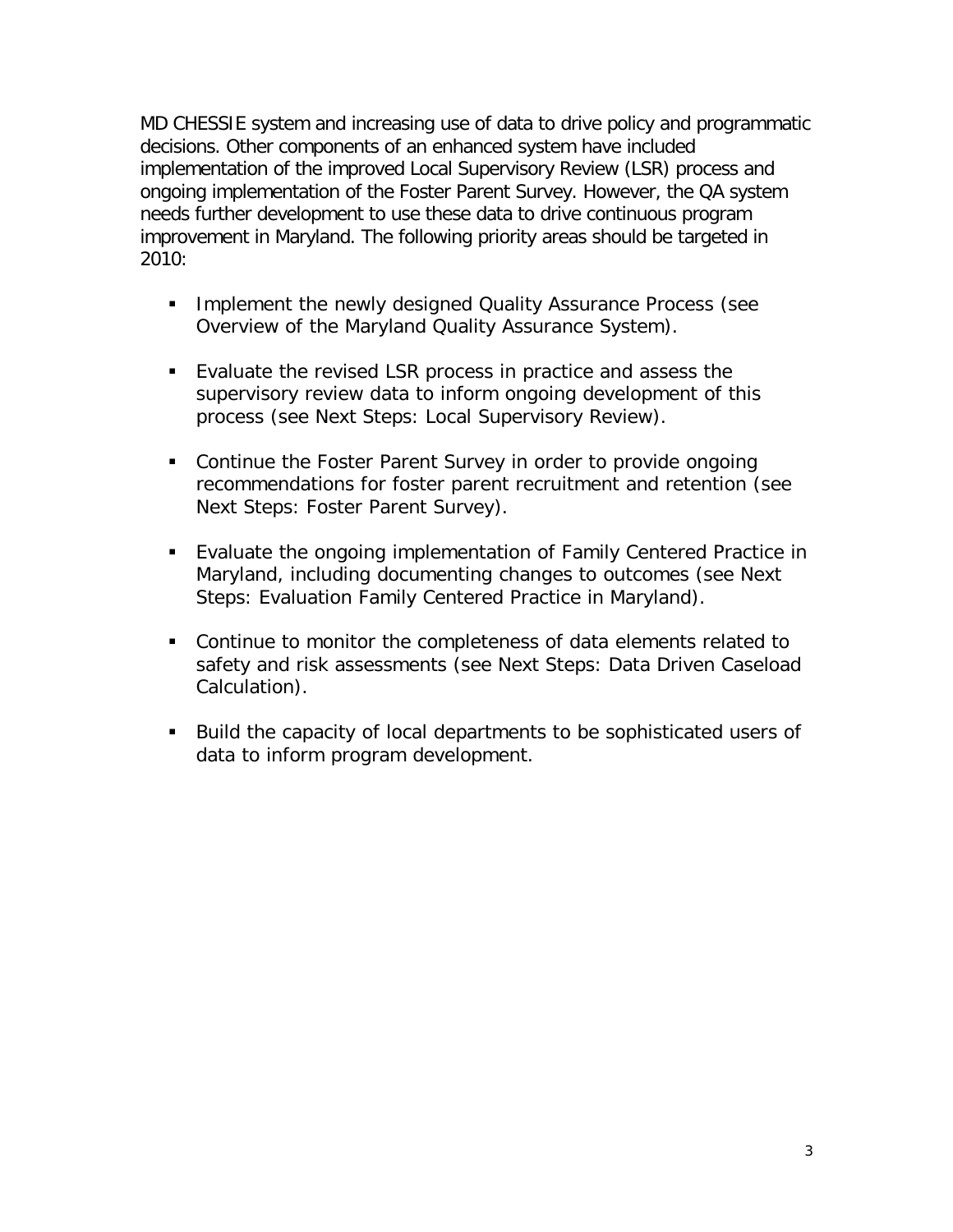### <span id="page-5-0"></span>**Introduction**

The Child Welfare Accountability Act of 2006 increased legislative oversight of the Maryland Quality Assurance processes in child welfare. The Act also provides a framework for the Department of Human Resources Social Services Administration (DHR/SSA) to partner with the University of Maryland, Baltimore, School of Social Work (UMB/SSW), Ruth H. Young Center for Families and Children (RYC) to develop and refine the Maryland Child Welfare Quality Assurance (QA) process.

The purpose of the Quality Assurance unit within DHR/SSA is to evaluate Quality Assurance processes in Maryland and to make recommendations for improvement. During the 2009 calendar year, RYC research staff actively participated in the QA process, providing ongoing technical assistance and recommendations for process improvements.

This report presents the results of the QA initiatives for calendar year 2009. It was written by faculty and staff at RYC and reviewed by administrators at DHR for presentation to the Maryland State Legislature.

A separate companion report, Maryland Child Welfare Performance Indicators: 3rd Annual Child Welfare Accountability Report, describes Maryland's performance on the outcome and performance measures outlined by the Child Welfare Accountability Act.

### <span id="page-5-1"></span>**Overview of the Maryland Quality Assurance System**

Based on recommendations from the QA Collaborative in 2008, most of 2009 was devoted to a substantial redesign of the Maryland Child and Family Services Review (MD-CFSR) process. DHR/SSA reorganized their QA unit and developed an outline for a new QA Process to better meet the needs of the organization. The DHR/SSA – Local Department of Social Services (LDSS) Continuous Quality Improvement (CQI) Process is designed to improve outcomes for children and families served by the Maryland child welfare system, utilizing a collaborative DHR/LDSS partnership to evaluate current outcomes, assess areas of strengths and areas needing improvement, and develop and monitor a plan to improve outcomes for children and families.

The major components of the CQI Process are the Quality Assessment Review (QAR), the Targeted QA Review, and the Continuous Quality Improvement Plan (CQI Plan). The LDSS develops the QAR through a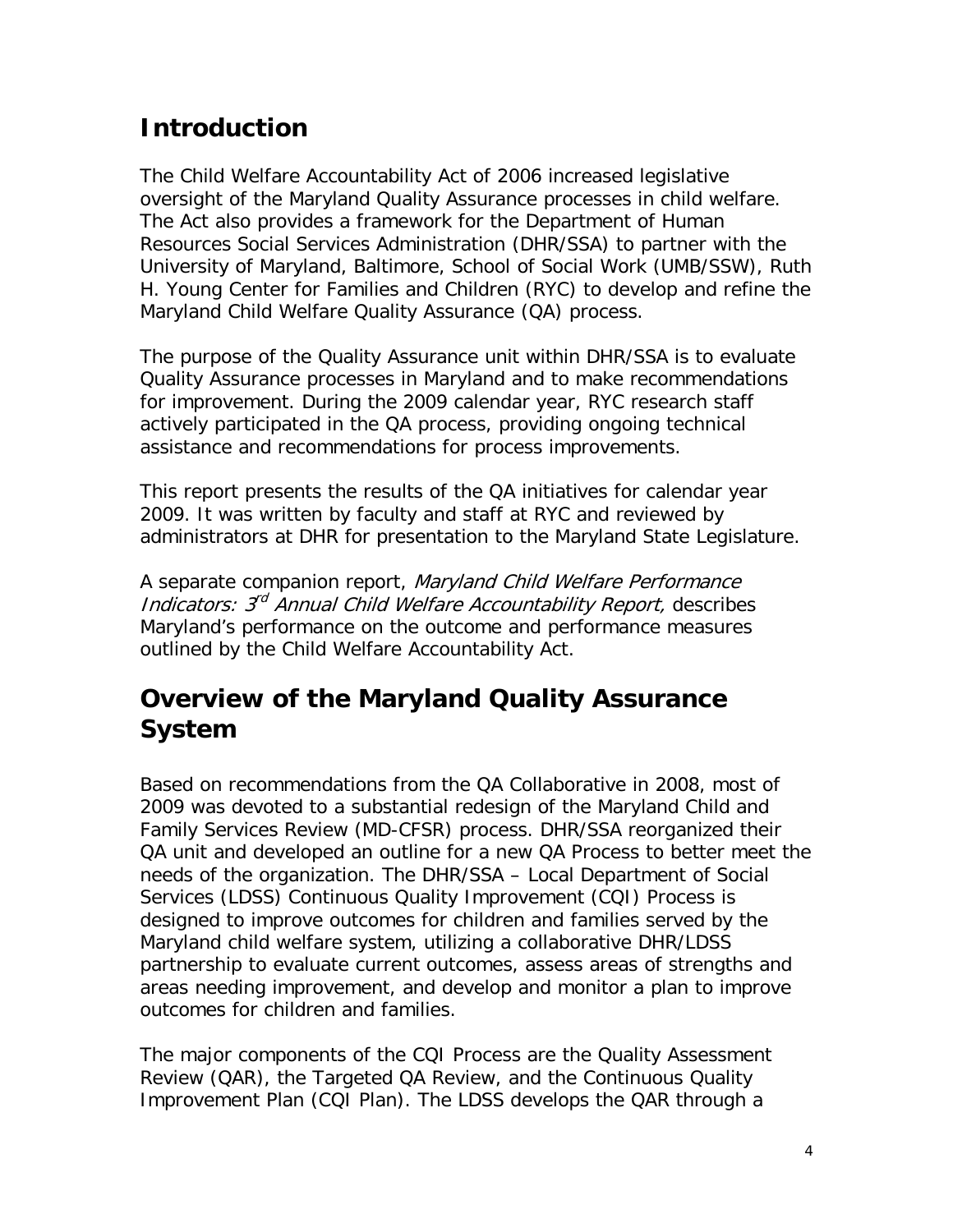process of self-assessment, data analysis, and local stakeholder focus groups. The Targeted QA Review includes case reviews and an on-site review, both based on the QAR and led by DHR/SSA QA staff. The CQI Plan is developed by the LDSS (in consultation with DHR/SSA) and uses the QAR and the Targeted QA Review as its basis, and includes strategies to improve outcomes and target goals. The CQI Plan will be designed to implement and measure changes over a three year period, and will be monitored on a semi-annual basis.

The new QA system addresses RYC recommendations for process improvement by providing a structure for:

- careful reflection on each department's strengths and areas needing improvement,
- **in-depth reviews of specific cases to assess quality of services** provided,
- **EXTERGEDEE Integration of the perspectives of internal and external** stakeholders, and
- data-driven needs and strengths assessments that are used for ongoing program improvement.

The main components of the revised QA system in Maryland provide the structure necessary to successfully achieve each of these objectives. QA activities must accurately assess the quality of services delivered in local departments and the results must be incorporated into a feedback loop in a timely manner in order to provide a basis for ongoing program and practice improvements.

Advances have been made in 2009 to build upon QA activities over the past two years, and 2010 will be a critical year to implement this revised QA system. Significant progress made on other projects that will be incorporated in the new DHR/SSA – LDSS Continuous Quality Improvement Process is covered in the remainder of this report. When relevant, findings and recommendations from the 2008 review with improvements that were implemented in 2009 are presented. The final chapter of this report reviews progress made in 2009 for use of data to estimate staffing needs for in-home services.

# <span id="page-6-0"></span>**Local Supervisory Review**

SSA developed the Local Supervisory Review (LSR) process to provide supervisors a standardized instrument to assess caseworker's quality of practice toward achieving child welfare outcomes of safety, permanency,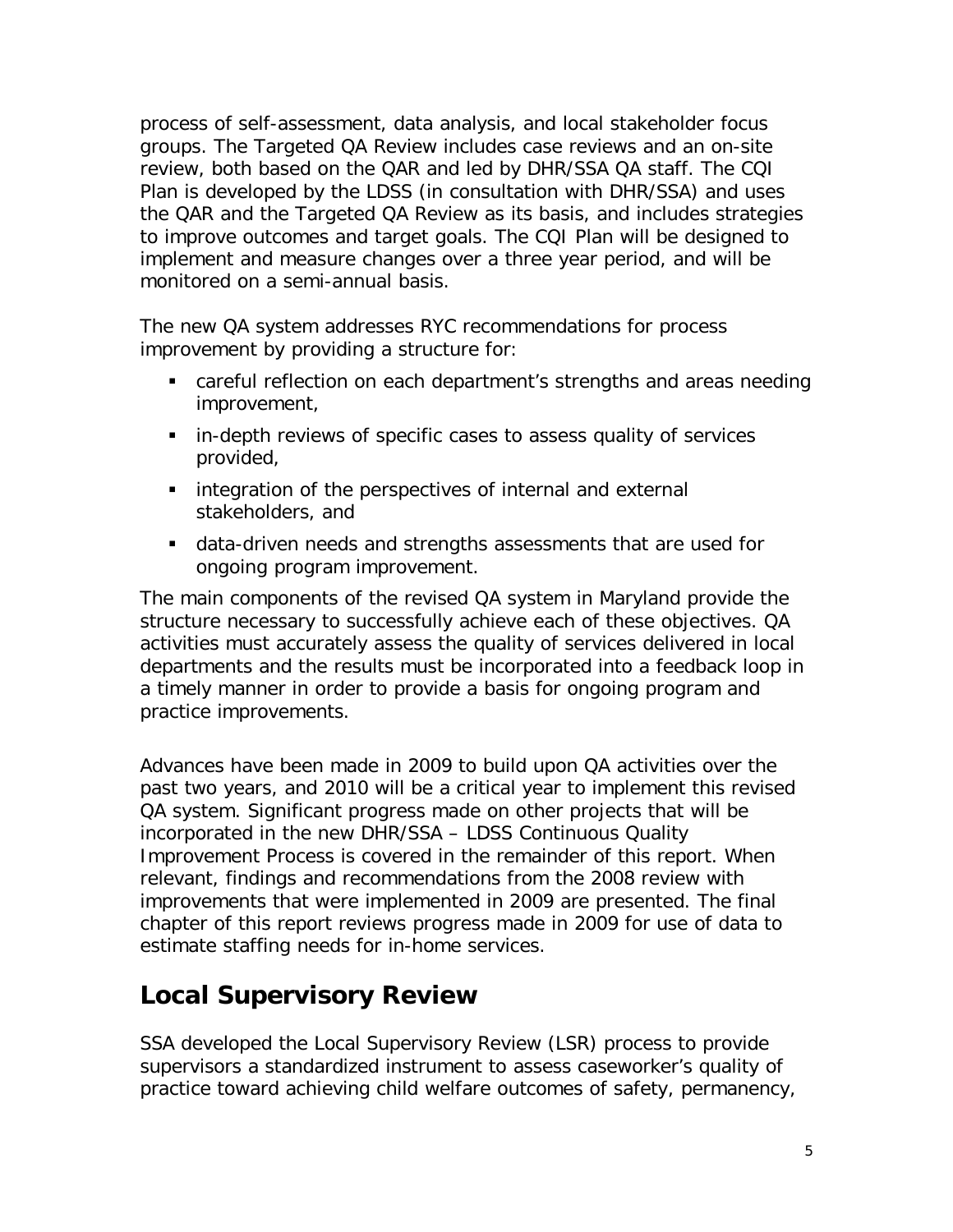and well-being. The original instrument was implemented in January 2007 and was revised based on stakeholder feedback to reflect a stronger emphasis on quality of practice. The new instrument was piloted in November 2007 and changes were made as the result of recommendations made by the pilot sites. The final version was automated and placed on DHR's intranet for State-wide use as of November 2008. After the initial round of data collection and instrument critique, the LSR was further improved in 2009.

#### LSR Findings from 2008

An updated supervisory review instrument was created in 2008 that achieved many of the recommendations made in 2007. In an effort to incorporate QA activities into everyday practice, the new instrument had a broader scope than the original instrument while continuing to provide data about the quality of services provided to support the child welfare outcomes of safety, permanency, and well-being. It also provides supervisors with a standardized instrument to assess caseworkers' quality of practice. LSR training began in October 2008 with jurisdictions beginning to use the instrument one month after training.

#### LSR Activities & Findings from 2009

Supervisors and administrators from local jurisdictions were trained on the LSR instrument between October 2008 and February 2009. By March 2009, all local departments were trained and using the new automated instrument. Similarly, a policy describing the instrument including procedures for completion, sampling strategy, reporting, and coordination with the Council on Accreditation (COA) review was released by DHR/SSA in March 2009. Specific updates to the LSR process in 2009 are described below.

**RYC continued to provide ongoing training and technical assistance to LSR users throughout the State**. Two LSR trainings were conducted by the Maryland Child Welfare Academy for new supervisors and administrators and for those who were unable to attend previously scheduled training sessions for their local department. QA staff and RYC staff provided technical assistance to users via e-mail and phone support.

**A new sampling strategy was implemented.** The new sampling methodology results in a sample size that is large enough to make meaningful generalizations to the population of children and families in each program assignment in the local department and across the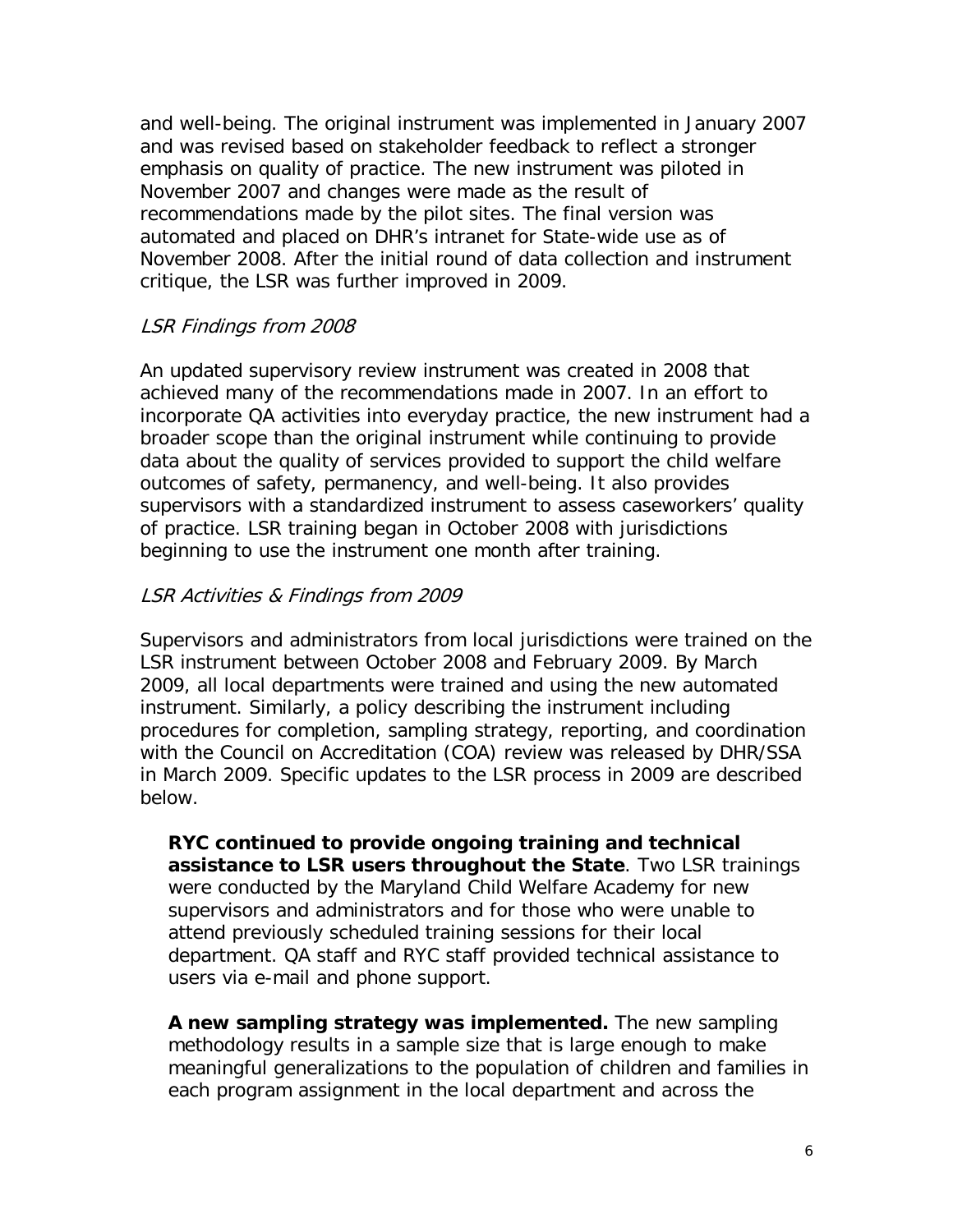State. Since June 2009, RYC has been providing monthly samples to QA staff to distribute to each county. There have been some challenges regarding the accuracy of the samples, specifically identifying in-home cases and alternates. The primary sampling challenges have been due to changes in case status (i.e. from in-home to out-of-home) between the time a case is identified and sent to the local departments, as well as how in-home cases are defined. Gatekeepers were identified within each local department to assist in addressing and resolving problems with case samples and case review completion. Gatekeepers have regular contact with QA staff and submit quarterly LSR submission reports.

**RYC provided individual LSR reports to local departments that included scores for the outcomes of safety, permanency, and well-being, in addition to the practice areas.** The reports included data from all case reviews that were submitted by each local department during the period of November 1, 2008 to September 8, 2009, with the exception of the Investigation and Resources Home sections which will be added after enhancements to the LSR instrument by the Office of Technology for Human Services (OTHS) in 2010. Aggregate data for the local departments and the State were provided to support supervisors to use the instrument to identify strengths and areas needing improvement on a case-by-case basis and to develop strategies for improving quality of practice with their caseworkers. Analysis of aggregate data could also assist in identifying systemic issues and training needs.

**Further enhancements to the LSR instrument have been submitted to OTHS.** Based on stakeholder feedback and the developers' assessment, additional changes were made to each section of the instrument to ensure clarity, as well as accuracy and consistency with respect to policy changes. Changes were also made to the desk guide to reflect the adjustments made to the instrument. These enhancements are expected to be completed by the end of the 2nd quarter of 2010.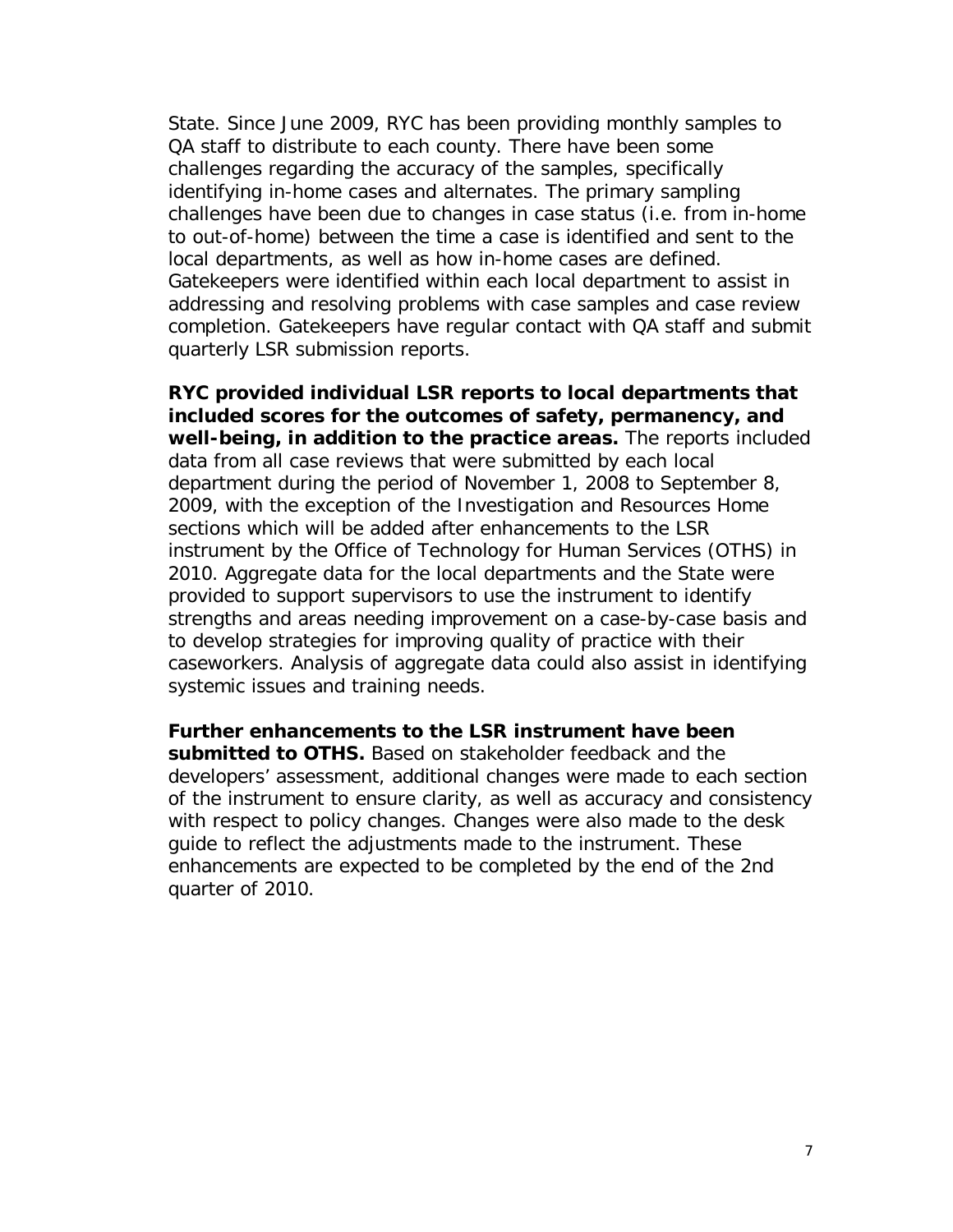Findings from the 2007 and 2008 Local Supervisory Reviews (Closson & Kaye, 2009<sup>[1](#page-9-2)</sup>; DePanfilis & Kaye, [2](#page-9-3)008<sup>2</sup>) can be found on the Ruth H. Young Center for Families and Children website.

### <span id="page-9-0"></span>**Next Steps: LSR**

Now that the new LSR process has been successfully implemented, RYC staff will continue to monitor data integrity and quality and make enhancements to the instrument as needed. Investigation and Resource Home cases will be sampled and included in the monthly case reviews and reporting for each local department. RYC will continue to have ongoing communication with local department staff to minimize existing sampling problems. To assess whether recommended changes are achieving the objectives of a more efficient review process, RYC will also evaluate how the new instrument is used in practice through ongoing discussions with local supervisors and administrators who have questions regarding items within the instrument and technical use of the instrument. This type of ongoing assessment of the LSR process is critical to understanding how LSR data should be interpreted and utilized for QA purposes. As the tool continues to be utilized, RYC will work with DHR to develop direct reporting capabilities from the LSR tool allowing local departments to obtain quality service information at any time. Additionally, RYC will continue to provide technical assistance related to use of the LSR tool and will begin to provide training in using LSR information in a data driven quality improvement process. Quarterly trainings will continue to be held to support new local department staff in the LSR process.

# <span id="page-9-1"></span>**Maryland Foster Parent Survey**

The Maryland Foster Parent Survey was developed, with assistance from the Annie E. Casey Foundation, to solicit feedback on foster parents' perceptions of the training and support provided to them by The Maryland Department of Human Resources, Social Services Administration, and to collect suggestions for improvement. In partnership with DHR/SSA,

1

j

2

<span id="page-9-2"></span>[http://www.family.umaryland.edu/ryc\\_research\\_and\\_evaluation/child\\_welfare\\_resear](http://www.family.umaryland.edu/ryc_research_and_evaluation/child_welfare_research_files/2008%20Local%20Supervisory%20Review%20Report.pdf) [ch\\_files/2008%20Local%20Supervisory%20Review%20Report.pdf](http://www.family.umaryland.edu/ryc_research_and_evaluation/child_welfare_research_files/2008%20Local%20Supervisory%20Review%20Report.pdf)

<span id="page-9-3"></span>[http://www.family.umaryland.edu/ryc\\_research\\_and\\_evaluation/child\\_welfare\\_resear](http://www.family.umaryland.edu/ryc_research_and_evaluation/child_welfare_research_files/2007%20LSR%20Report%20010509%20Final.pdf) [ch\\_files/2007%20LSR%20Report%20010509%20Final.pdf](http://www.family.umaryland.edu/ryc_research_and_evaluation/child_welfare_research_files/2007%20LSR%20Report%20010509%20Final.pdf)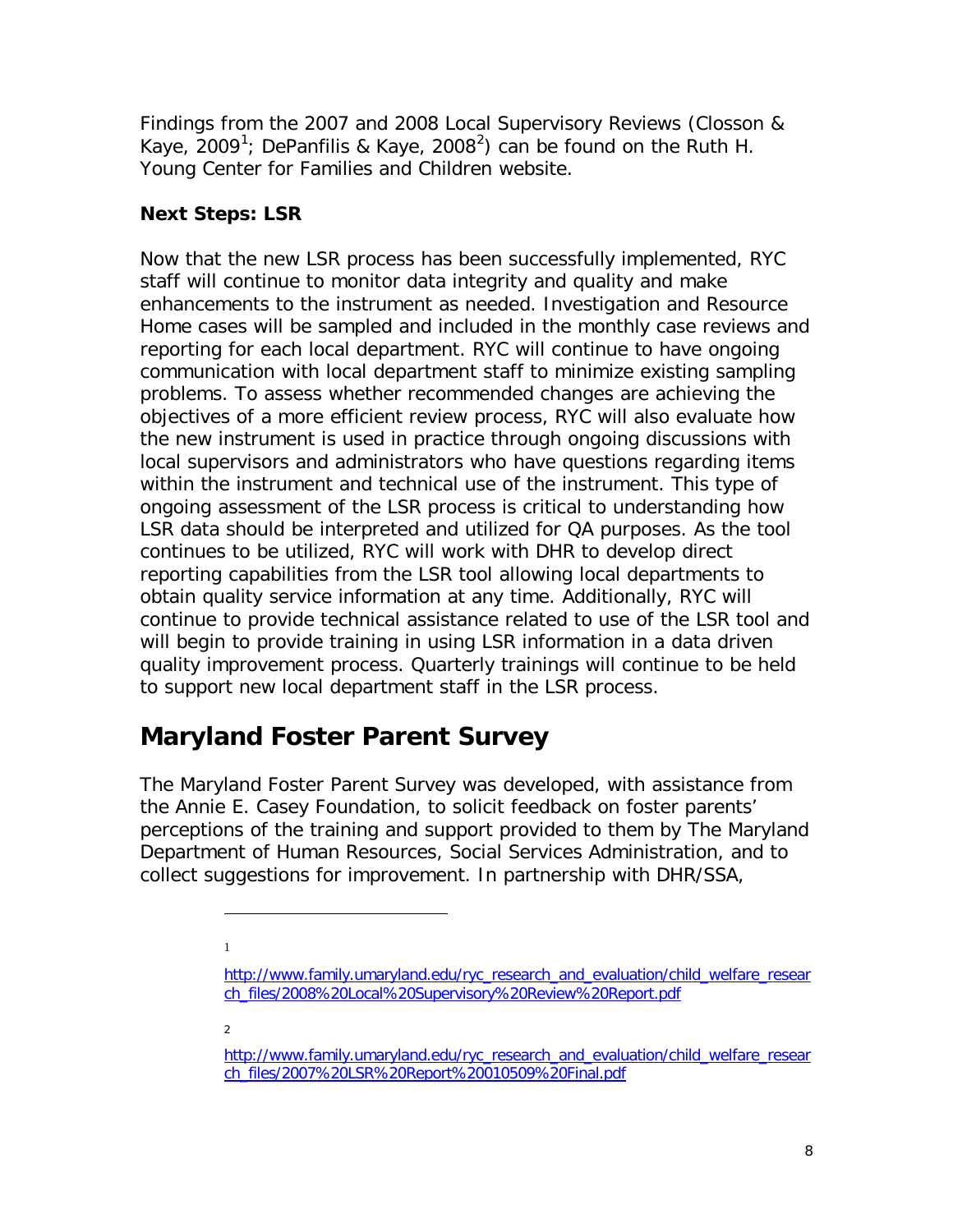researchers at the RYC created a phone survey, collected survey data, and analyzed the foster parent survey data. Quarterly reports of quantitative data and thematic memos of qualitative data have kept DHR/SSA informed of emerging findings throughout the project year.

#### Sampling

New samples of exited foster parents are provided to RYC by DHR/SSA quarterly. In addition, a sample of over five thousand continuing foster parents was provided to RYC by DHR/SSA in which a stratified random sample, based on geography, is pulled each quarter. Three hundred ninety-five (395) foster parents and former foster parents were interviewed between November 1, 2008 and September 30, 2009.

#### Reporting

RYC submitted three quarterly reports to DHR/SSA summarizing the quantitative data and two thematic memos highlighting the qualitative themes. A list of exited foster parents wanting to return was submitted to DHR/SSA quarterly in addition to a list of foster parents who wanted to be contacted about service improvement ideas. A final report that fully processes the quantitative and qualitative data and provides recommendations for recruitment and retention practices was also submitted for the period of November 1, 2008 to June 30, 2009.

Initial analysis of the responses from foster families regarding their experiences suggests that recruitment and retention efforts should focus on activities that empower foster parents in ways that can assist them in sustaining the foster family. Several strategies have been identified as possible ways to attract potential foster parents and to sustain current foster parents. Engaging satisfied foster parents as recruiters could be helpful in enlisting new foster parents, considering that they often have a great deal of knowledge and experience regarding the system and could serve as models and provide guidance. Based on the quantitative and qualitative survey responses the following strategies could help Maryland to effectively retain current foster parents:

- **Clarifying expectations for relative caregivers,**
- Providing guidance on behavior modification techniques for children who exhibit emotional and behavioral problems,
- Sharing accurate and timely information on matters such as services and resources available, and
- **Providing empathetic and supportive responses to foster parents on** issues as they arise.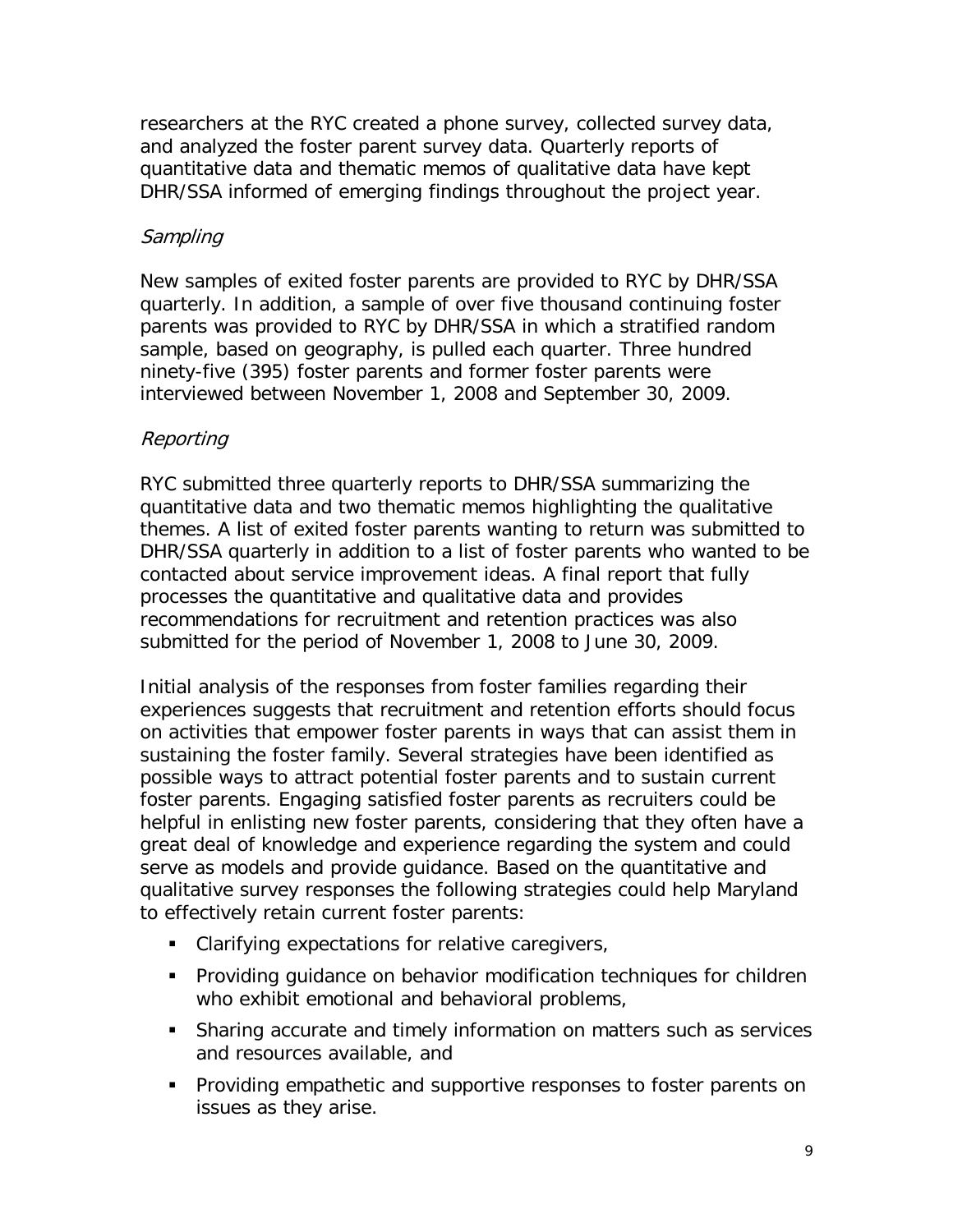Foster parent recruitment and retention strategies should focus on meeting the needs of the foster parent by providing them with the necessary tools, information, support, and resources to educate themselves about being a foster parent and to successfully parent children in care.

The complete annual report of the Maryland Foster Parent Survey (Gregory & Kaye, 2009 $3$ ) can be found on the Ruth H. Young Center for Families and Children website.

### <span id="page-11-0"></span>**Next Steps: Foster Parent Survey**

RYC will continue to contact both exiting and continuing foster families in order to collect important information related to the experience of Maryland's foster families. This information will be shared with DHR quarterly, along with semi-annual thematic memos summarizing prominent qualitative themes, and a final report that analyzes the qualitative and quantitative data in aggregate and on a county level, and provides recommendations for foster parent recruitment and retention.

# <span id="page-11-1"></span>**Evaluating Family Centered Practice in Maryland**

Family Centered Practice (FCP) is being implemented across the state of Maryland during FY09-10, integrating components of family centered practices already in place in local jurisdictions with the Child Welfare Academy's two day comprehensive training for all workers and supervisors across the state. As per agreement between DHR/SSA and the UMB/SSW, a formal evaluation of FCP will be conducted on an ongoing basis. The components of the formal evaluation will focus on (1) the process of implementing Family Centered Practice across the state, (2) initial changes in practice, (3) tracking of changes in children and families' level of engagement in child welfare services, and (4) ongoing documentation of child and family child welfare outcomes of safety, permanency, and well-being.

3

<span id="page-11-2"></span> $\overline{a}$ 

<span id="page-11-3"></span>[http://www.family.umaryland.edu/ryc\\_research\\_and\\_evaluation/child\\_welfare\\_resear](http://www.family.umaryland.edu/ryc_research_and_evaluation/child_welfare_research_files/Foster%20Parent%20Survey%20Annual%20Report%20July%202009.pdf) [ch\\_files/Foster%20Parent%20Survey%20Annual%20Report%20July%202009.pdf](http://www.family.umaryland.edu/ryc_research_and_evaluation/child_welfare_research_files/Foster%20Parent%20Survey%20Annual%20Report%20July%202009.pdf)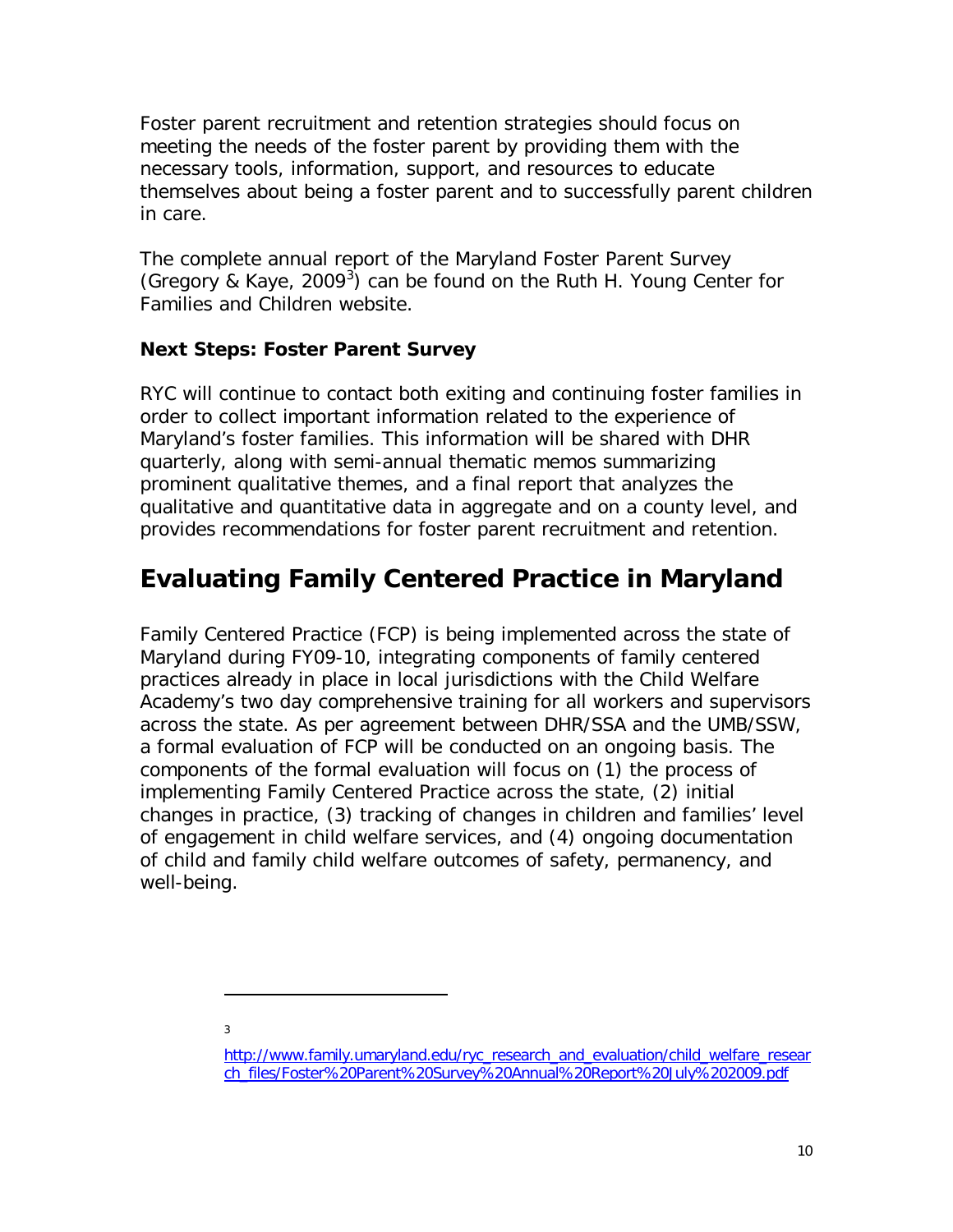#### **Family Centered Practice in Maryland**

Maryland's FCP model is based on a set of core values and practice strategies that focus on increasing positive outcomes for children served by public child welfare in order to increase the safety, well-being, and permanence for children. The Maryland FCP practice model is built on a set of core practice values including: (1) an understanding that place matters for children in Maryland, (2) the need to build upon family strength and expertise, (3) respect for families and cultural sensitivity, (4) the recognition that to be successful we need to collaborate with communities, and (5) the desire to manage using data driven practices. Core strategies in the FCP practice model include: (1) the consistent and effective use of Family Involvement Meetings (FIMS), (2) the need for building community partnerships, (3) recruitment and retention of kinship and community based resource homes, (4) local department self evaluation, and (5) enhanced policy and practice development.

A comprehensive training package will be provided in collaboration with the Child Welfare Academy on the FCP practice model, and ongoing technical assistance will be provided by partners from The Annie E. Casey Foundation and Casey Family Services.

#### <span id="page-12-0"></span>**Evaluation Components**

Researchers at UMB/SSW, in collaboration with DHR/SSA staff have developed a three component evaluation plan for measuring changes in organizational climate (in relation to family centered practice), worker attitudes and practices, and outcomes for children and families.

#### **Process Evaluation**

The process evaluation will focus on the implementation efforts at each local DSS as well as across the state. The purpose of the process evaluation is to determine the extent to which the training and paradigm change is implemented and includes evaluation of program inputs, activities, and outputs. The process evaluation will focus on training and implementation efforts at each local DSS during FY10. The process evaluation will include: (1) documentation of all program activities and efforts, (2) debriefing focus groups with FCP trainers, (3) focus groups with local departmental staff, and (4) ongoing feedback of implementation challenges throughout the roll-out phase.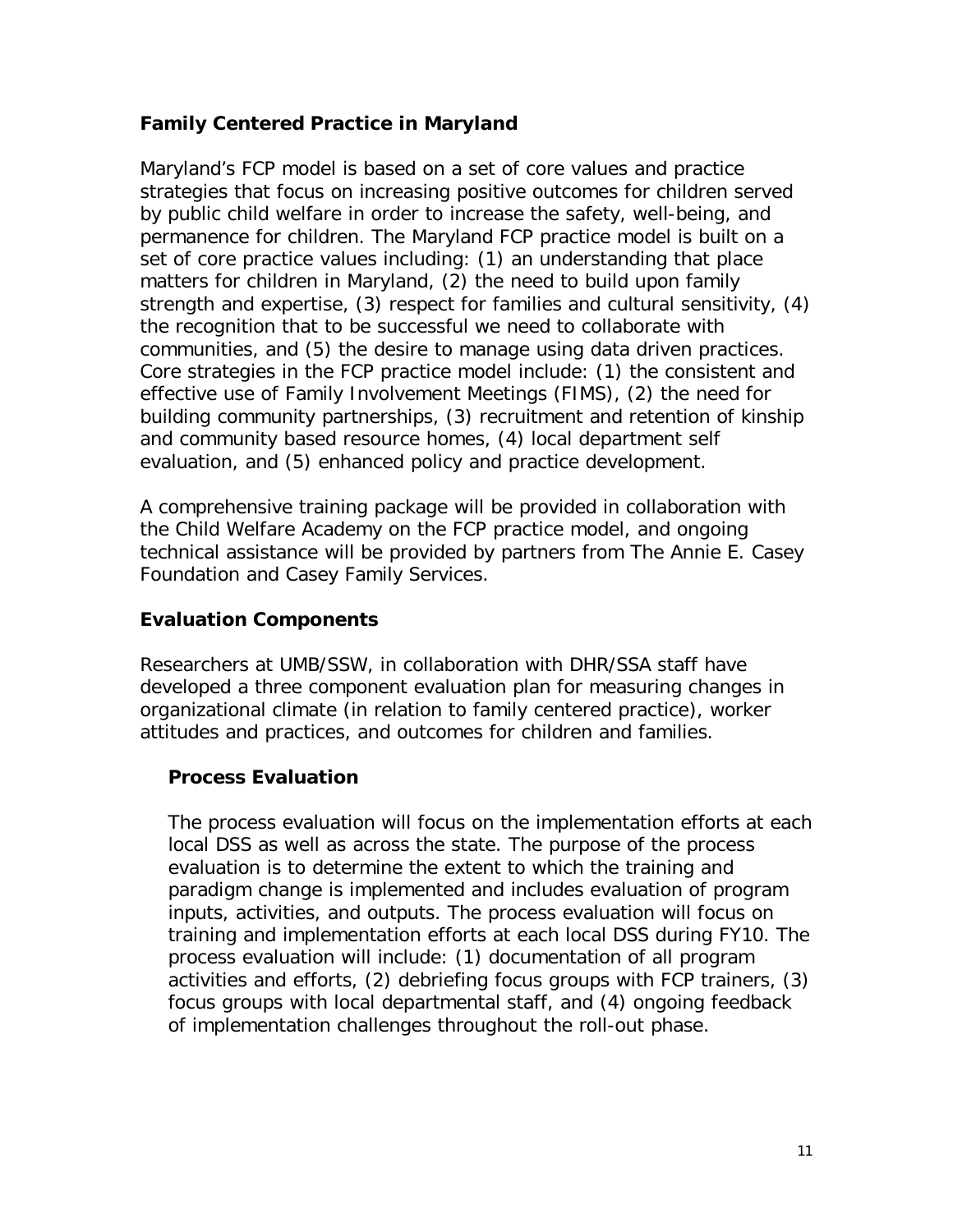#### **Practice Evaluation**

The purpose of the practice evaluation is to develop initial fidelity criteria for the FCP model and to evaluate changes in practice around the FCP core values and strategies. The practice evaluation component will include documenting implementation of the FCP model in terms of: (1) Family Involvement Meetings (FIMS), (2) worker's attitudes towards integration of FCP principles in practice, and (3) efforts to engage family members in assessment, planning, and intervention.

### **Outcome Evaluation**

The purpose of the outcome evaluation is to determine changes in youth and families' safety, permanency, and well being following the implementation of FCP. The outcome evaluation is focused on using child welfare data to examine the effectiveness of FCP on: (1) increased out-of-home placement diversion, (2) increased permanent placement with relative caregivers, and (3) decreased time in out-ofhome care.

#### **Data Sources**

The evaluation and ongoing assessment of Maryland's FCP initiative is enhanced by data collected as part of regular agency practice and supplemented by targeted case record reviews and a survey of local department staff attitudes towards FCP. Data sources that will be used to evaluate Maryland's FCP include:

- **Local Supervisory Review (LSR) Data.** The LSR is a tool to help supervisors examine caseworker quality of practice and is completed by supervisors on a randomly selected sample of cases each month. Data from the LSR will be analyzed quarterly in relation to FCP evaluation requirements.
- **Report of Family Involvement Meetings (FIMs).** These reports are provided to DHR/SSA monthly by LDSS directors; tracks FIMS conducted by LDSS. Data will be compiled quarterly.
- **Family Centered Practice Progress Report**. Completed by LDSS directors at the initiation of training, and at 6 and 12 months following. This document will be used to target TA efforts as well as evaluate systemic changes at each local department.
- **Case Record Review.** Targeted electronic record reviews will be completed by experienced, trained staff on a random sample of cases throughout the evaluation process to evaluate FCP fidelity.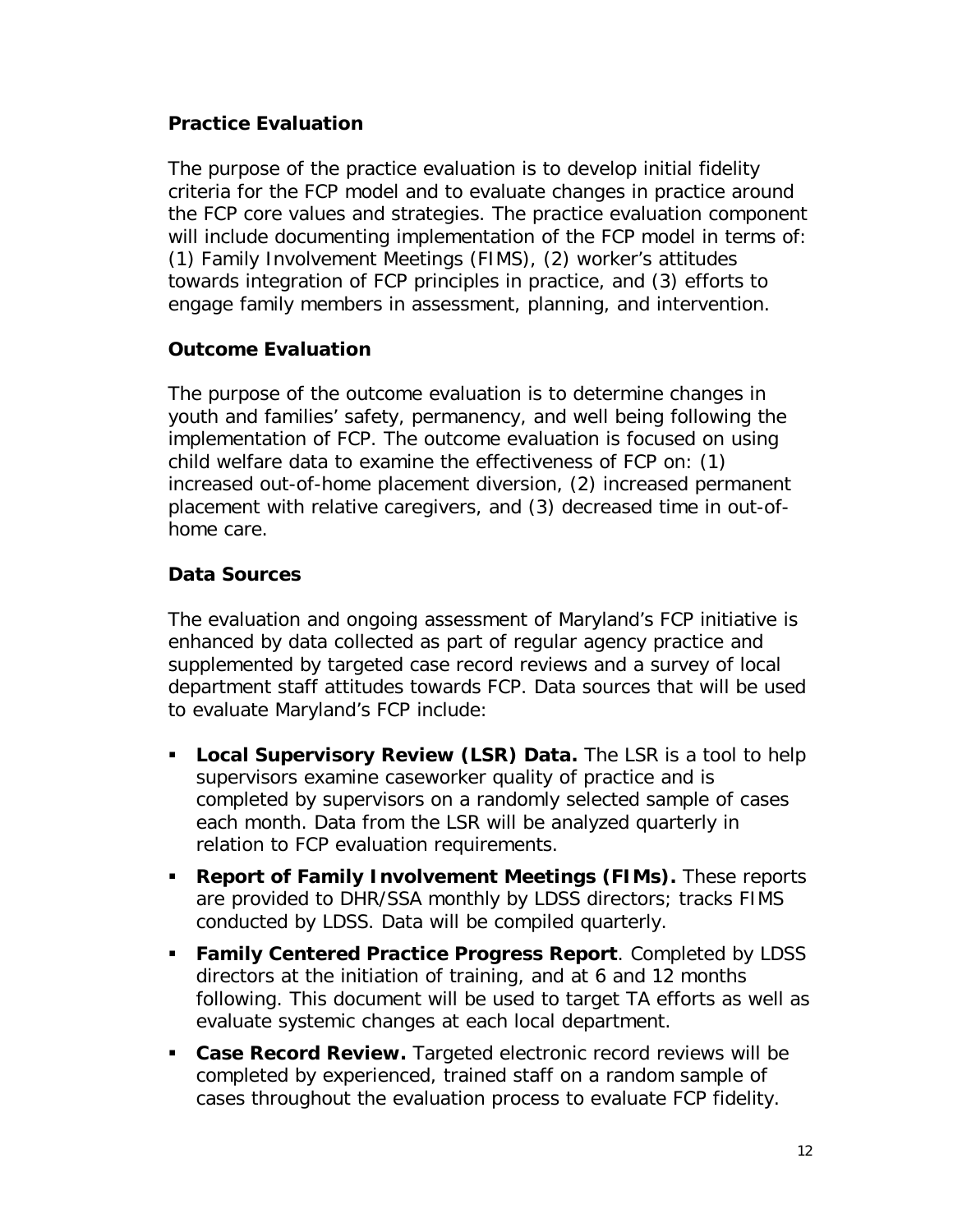- **Family and Youth Feedback.** FIM feedback forms from family members are currently collected by LDSS and will be standardized and analyzed quarterly.
- **Survey of Attitudes & FCP Practices.** An electronic survey will be administered to all local department staff to measure organizational climate, attitudes and practices related to FCP. Survey data will be collected at baseline and at 6 and 12 months.

### **Implementation of FCP Evaluation**

Training activities began in Baltimore City (July 14, 2009) and Western Maryland (September 8, 2009). As of September 30, 2009, 636 child welfare workers from Baltimore City and Western Jurisdictions (including Allegany, Carroll, Frederick, Garrett, and Washington Counties) have been trained in Maryland's Family Centered Practice model. Implementation technical assistance meetings are being scheduled for the second quarter of 2010.

UMB/SSW research staff participated in three DHR/SSA sponsored FCP Oversight Committee Meetings where training and implementation activities are planned.

### **Data Collection**

### Survey

Beginning with Baltimore City, the staff survey was made available to the child welfare workforce in August, 2009. Baseline data collection is underway for Baltimore City and the Western jurisdictions. Approximately 27% (N=205) of the Baltimore City workforce and 69% (N=101) of the workforce in Allegany, Frederick, Garrett, and Washington Counties participated in the (voluntary and anonymous) survey. Data from Baltimore City and the Western region are being collected and analyzed.

#### Local Supervisory Review

Results of the Local Supervisory Review (LSR) tool are being analyzed for Baltimore City and the Western Jurisdictions. Preliminary baseline results for the Survey of Staff and the LSR will be provided during an Implementation & Technical Assistance meeting scheduled for Baltimore City and the Western Jurisdictions in November and December 2009.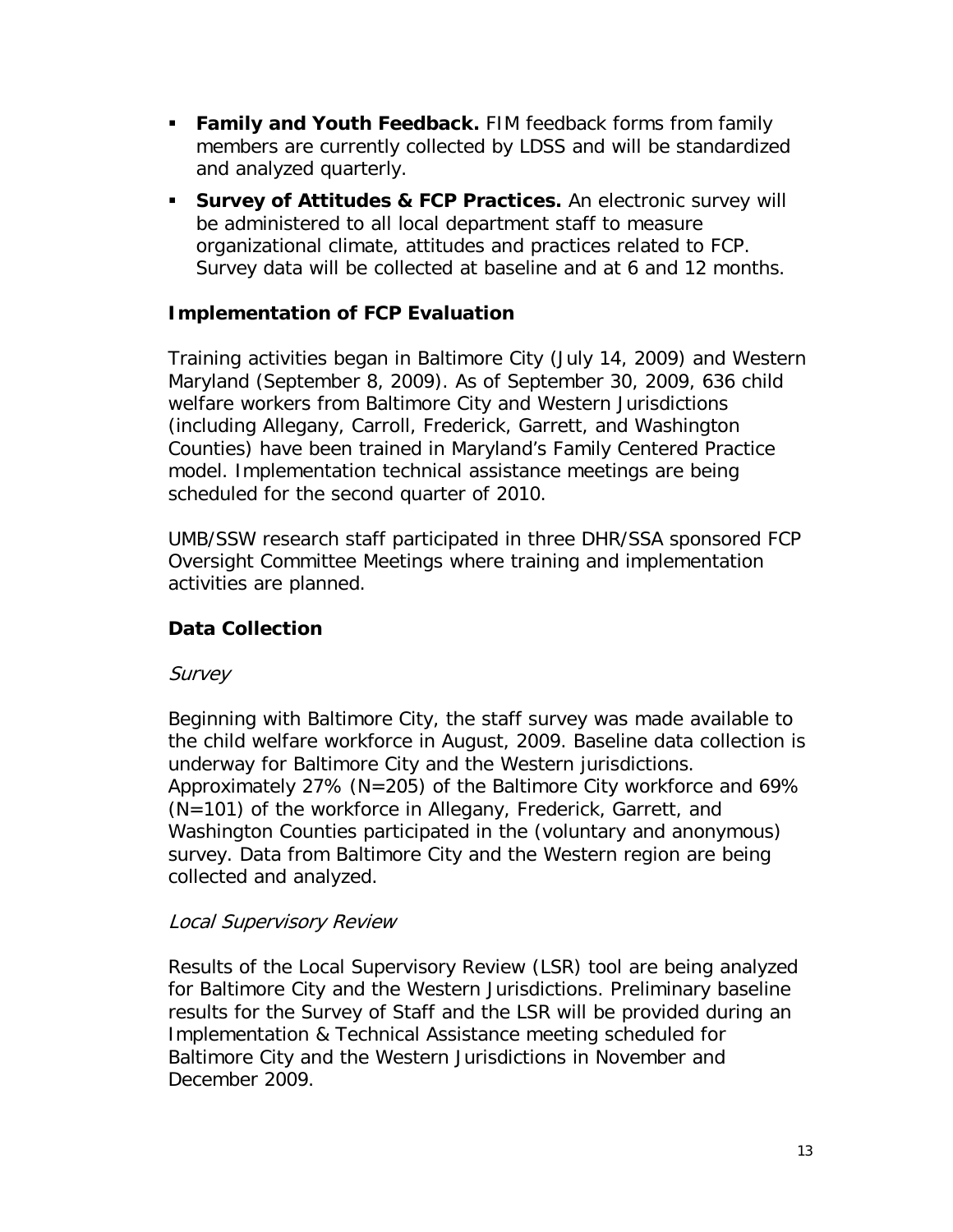#### <span id="page-15-0"></span>**Next Steps: Evaluation Family Centered Practice in Maryland**

With the approval of the FCP evaluation RYC will move forward with the implementation of the evaluation process. As data are collected and assessed, DHR will receive quarterly updates and annual reports as to the findings of the FCP evaluation.

### <span id="page-15-1"></span>**Data-Driven Staffing Allocation**

The Child Welfare Accountability Act referencing Human Services Article §4–301 requires that "sufficient numbers of qualified child welfare staff...are hired and retained in order to achieve caseload ratios in child welfare services consistent with the Child Welfare League of America caseload standards." (Maryland Family Law, Section 1310). Given their influence on the quality of child welfare services, outcomes for children and families served by child welfare, and retention of child welfare staff, staffing allocation is an important component of the work of the QA unit.

### <span id="page-15-2"></span>**Safety and Risk Based Categories**

RYC assisted DHR/SSA to develop a methodology to calculate caseload ratios in child welfare services for the state. This methodology was designed in partnership with members of an In-Home Services Workgroup that was called to discuss the development of a safety and risk based system of in-home service delivery and to examine staffing patterns needed to meet Child Welfare League of America's (CWLA) caseload recommendations. Members of the workgroup included SSA program staff, leadership from local DSSs, the National Resource Center for Child Protective Services, and faculty from RYC.

The methodology developed in Maryland was reviewed and approved by the Child Welfare League of America (CWLA) and reported as part of the 2008 Child Welfare Accountability legislative report: Quality Assurance Process in Maryland Child Welfare:  $2^{nd}$  Annual Child Welfare Accountability Report. In their review, CWLA commended Maryland for the use of the data in making staffing allocation decisions. The Risk and Safety based methodology and processes are included in Appendix A.

### <span id="page-15-3"></span>**Continued Monitoring of Risk and Safety**

The initial analysis of the in-home and investigations files from the data tables in MD CHESSIE revealed missing safety assessment, risk assessment, or both in the electronic record data fields in some cases. In the 2008 analysis, only 53% of required data were available for in-home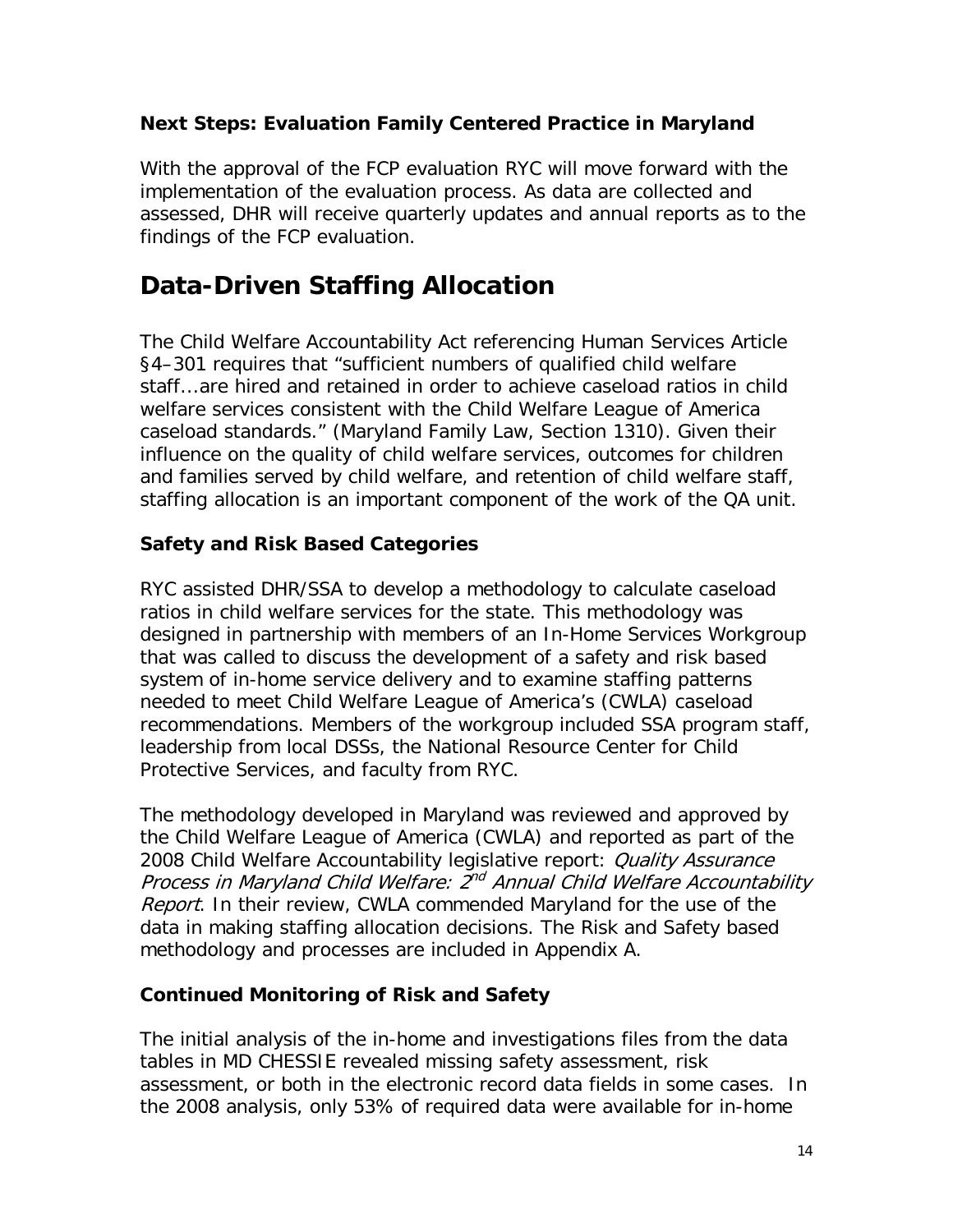cases through the electronic record data fields and only 63% of required data were complete in the electronic record data fields for investigations. Local departments were asked to supply the missing information, which increased data completeness to 85% for in-home and 87% for investigation. The ability of local departments to supply missing information suggested that these assessments are not truly missing, but rather stored in a manner that is not easily accessible through the electronic record for analyses. Anecdotal information suggested that these assessments were being stored in MD CHESSIE using an electronic filing system (the storage of a document in MD CHESSIE) instead of being entered into the available data fields. Without the information being stored in the available data fields it is difficult to assess the overall caseload staffing needs using data from MD CHESSIE as the data would not be complete.

During this year the completeness of the data elements for the Risk and Safety assessments in the MD CHESSIE system has been monitored. Reports on data completeness have been submitted to DHR/SSA quarterly. Below are updated reports on the presence of Risk and Safety assessment information for investigations and in-home services.

|                    | <b>Safety</b><br><b>Assessment</b><br>present | <b>Risk</b><br><b>Assessment</b><br>present | <b>Risk or</b><br><b>Safety</b><br><b>Assessment</b><br>present | <b>Both Risk</b><br>and Safety<br><b>Assessment</b><br>present |
|--------------------|-----------------------------------------------|---------------------------------------------|-----------------------------------------------------------------|----------------------------------------------------------------|
| June, 2009         | 91.14                                         | 88.00                                       | 95.92                                                           | 83.22                                                          |
| May, 2009          | 93.16                                         | 92.34                                       | 98.22                                                           | 87.29                                                          |
| <b>April, 2009</b> | 93.80                                         | 93.42                                       | 98.68                                                           | 88.53                                                          |
| March, 2009        | 93.70                                         | 94.73                                       | 97.84                                                           | 90.59                                                          |
| February, 2009     | 95.11                                         | 94.13                                       | 99.02                                                           | 90.22                                                          |
| January, 2009      | 94.50                                         | 95.44                                       | 98.95                                                           | 90.99                                                          |

#### Presence of Safety/Risk Assessment Information for Investigations

Presence of Safety/Risk Assessment Information for In-Home Services

|                    | <b>Safety</b><br><b>Assessment</b> | <b>Risk</b><br><b>Assessment</b> | <b>Risk or</b><br><b>Safety</b> | <b>Both Risk</b><br>and Safety |
|--------------------|------------------------------------|----------------------------------|---------------------------------|--------------------------------|
|                    | present                            | present                          | <b>Assessment</b>               | <b>Assessment</b>              |
|                    |                                    |                                  | present                         | present                        |
| June, 2009         | 58.8                               | 70.2                             | 78.2                            | 50.8                           |
| May, 2009          | 59.4                               | 69.0                             | 77.7                            | 50.7                           |
| <b>April, 2009</b> | 59.8                               | 67.8                             | 77.2                            | 50.4                           |
| <b>March, 2009</b> | 59.6                               | 66.3                             | 76.6                            | 49.4                           |
| February, 2009     | 59.1                               | 66.7                             | 76.6                            | 49.2                           |
| January, 2009      | 59.2                               | 65.9                             | 76.3                            | 48.7                           |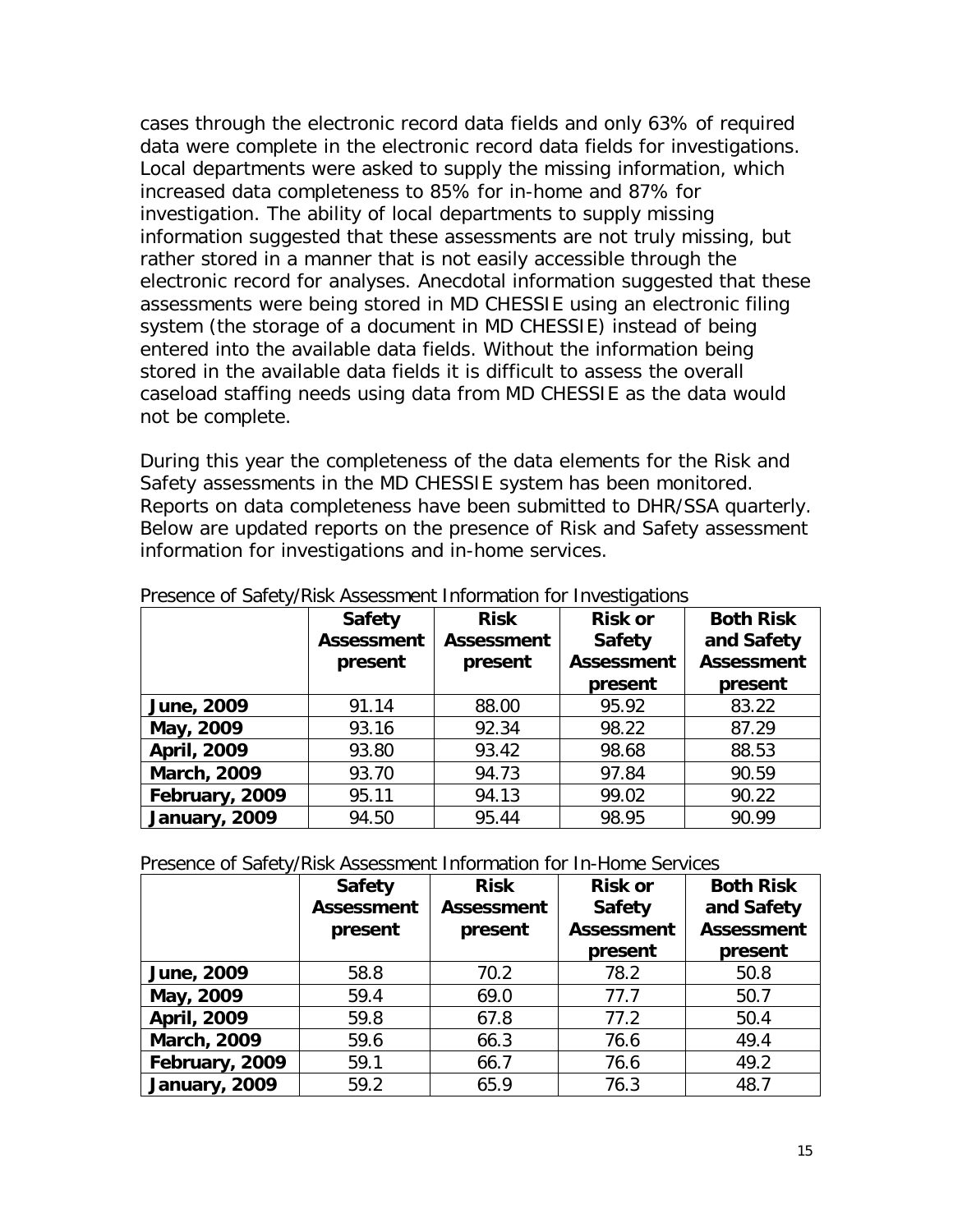### <span id="page-17-0"></span>**Next Steps: Data Driven Caseload Calculation**

As the completeness of the required data elements increases in MD CHESSIE, these data will be used to reevaluate the caseload calculations. Quarterly updates will be sent to SSA related to the overall completeness of these data elements.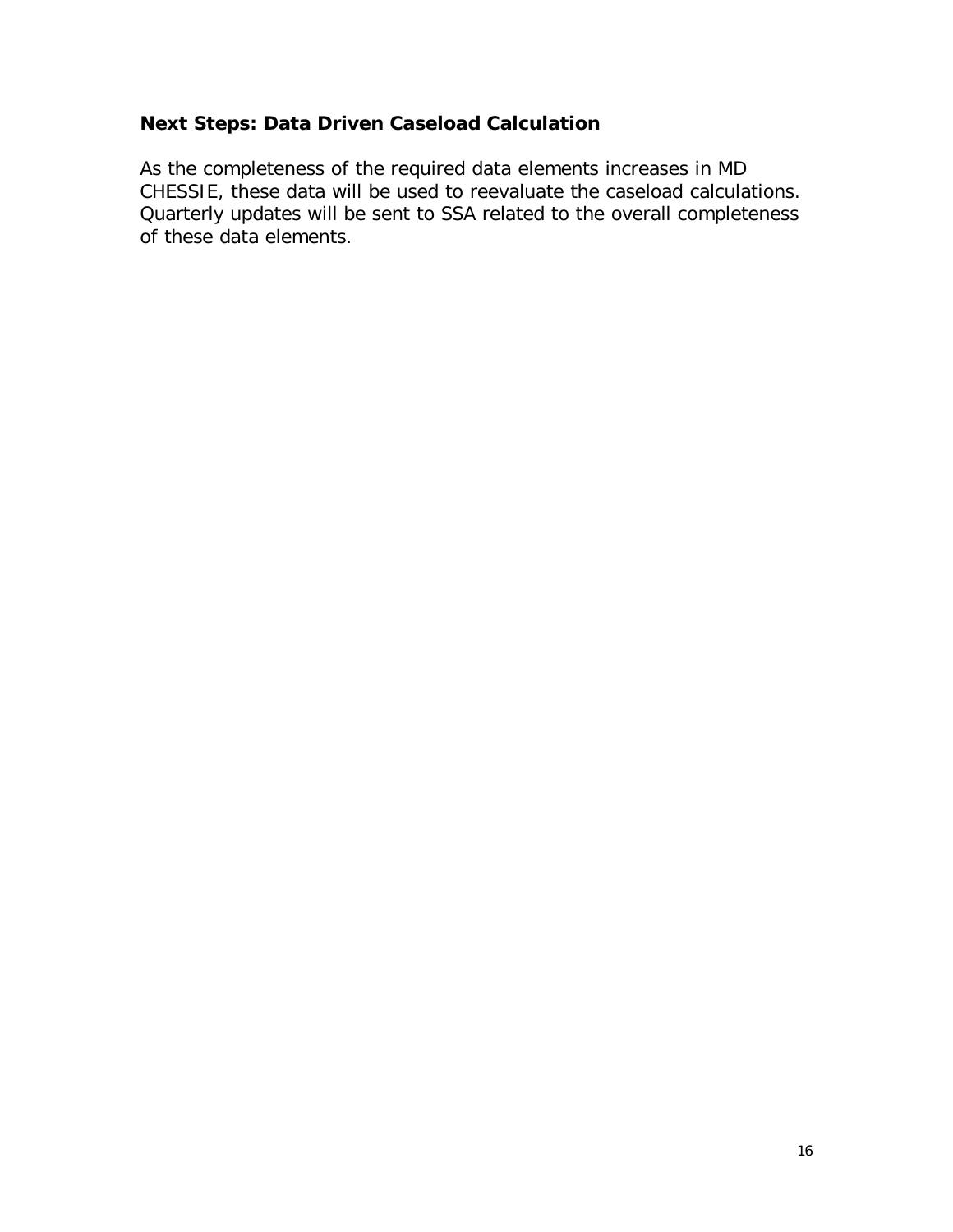### <span id="page-18-0"></span>**References**

- Closson, S., & Kaye, S. (2009). Findings from the 2008 Local Supervisory Review. Retrieved November 30, 2009, from the University of Maryland School of Social Work, Ruth H. Young Center for Families and Children Web site: [http://www.family.umaryland.edu/ryc\\_research\\_and\\_evaluation/child\\_welfare\\_](http://www.family.umaryland.edu/ryc_research_and_evaluation/child_welfare_research_files/2008%20Local%20Supervisory%20Review%20Report.pdf) [research\\_files/2008%20Local%20Supervisory%20Review%20Report.pdf](http://www.family.umaryland.edu/ryc_research_and_evaluation/child_welfare_research_files/2008%20Local%20Supervisory%20Review%20Report.pdf)
- DePanfilis, D., & Kaye, S. (2008). Findings from the 2007 Local Supervisory Review. Retrieved November 30, 2009, from the University of Maryland School of Social Work, Ruth H. Young Center for Families and Children Web site: http://www.family.umaryland.edu/ryc\_research\_and\_evaluation/child\_welfare [research\\_files/2007%20LSR%20Report%20010509%20Final.pdf](http://www.family.umaryland.edu/ryc_research_and_evaluation/child_welfare_research_files/2007%20LSR%20Report%20010509%20Final.pdf)
- Gregory, G., & Kaye, S. (2009). "The experience of being a foster parent is invaluable to the children" Annual Report of the Maryland Foster Parent Survey. Retrieved November 30, 2009, from the University of Maryland School of Social Work, Ruth H. Young Center for Families and Children Web site: http://www.family.umaryland.edu/ryc\_research\_and\_evaluation/child\_welfare [research\\_files/Foster%20Parent%20Survey%20Annual%20Report%20July%20](http://www.family.umaryland.edu/ryc_research_and_evaluation/child_welfare_research_files/Foster%20Parent%20Survey%20Annual%20Report%20July%202009.pdf) [2009.pdf](http://www.family.umaryland.edu/ryc_research_and_evaluation/child_welfare_research_files/Foster%20Parent%20Survey%20Annual%20Report%20July%202009.pdf)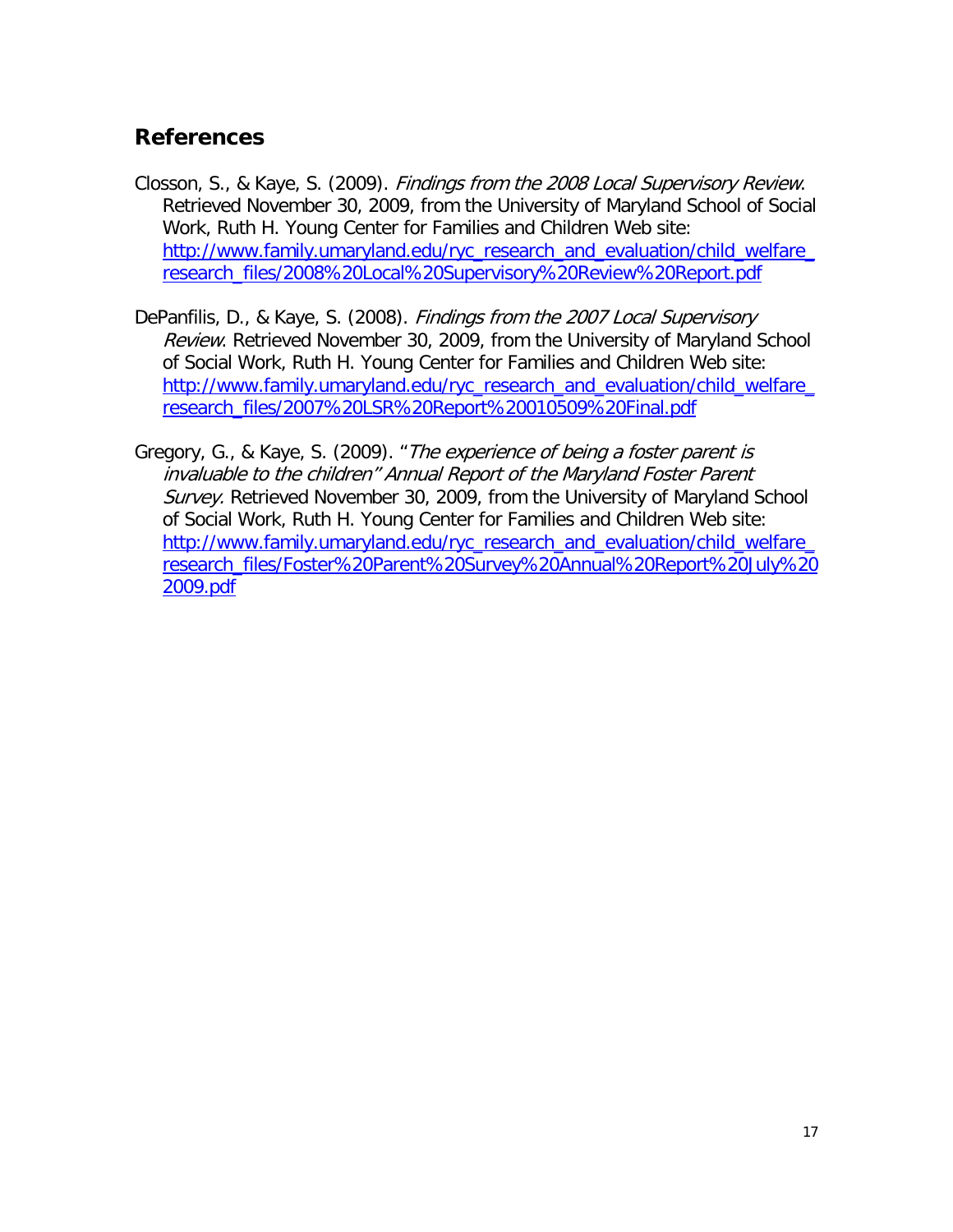### <span id="page-19-0"></span>**Appendix A: Data Driven Caseload Calculation Processes**

#### Risk

Maryland utilizes the Maryland Family Risk Assessment (MFRA) instrument to assess five domains that, if present, may indicate the likelihood of child maltreatment in the future. The five domains are child, caretakers, family, ecological environment, and maltreatment history. Workers rate each family at low, moderate, or high risk based on clear rating guidelines and then provide an overall rating.

Categories of Risk

| Level         | Description                                                                                                      |
|---------------|------------------------------------------------------------------------------------------------------------------|
| High Risk     | Extensive negative family conditions and circumstances are<br>present and influencing family functioning         |
| Moderate Risk | Even distribution of positive and negative conditions and<br>circumstances; negative influences are serious      |
| Low Risk      | More positive than negative conditions and circumstances;<br>negative influences are low to moderate seriousness |
| No Risk       | Generally positive family conditions and circumstances;<br>negative conditions are low to none                   |

#### Safety

Maryland utilizes the SAFE-C to assess 19 safety influences that, if present, suggest possible harm now or in the future. Workers assess each item as present or absent and provide an overall rating of safety.

| Categories of Safety |                                                                 |  |  |
|----------------------|-----------------------------------------------------------------|--|--|
| Level                | Description                                                     |  |  |
| Unsafe               | At least one safety threat identified without a safety plan in  |  |  |
|                      | place; the caregiver will not agree to a safety plan, or the    |  |  |
|                      | danger cannot be addressed with a safety plan                   |  |  |
| Conditionally        | At least one safety threat was identified but there is a safety |  |  |
| Safe                 | plan in place to address safety threat                          |  |  |
| Safe                 | No identified safety threats                                    |  |  |

#### Level of Service Definitions

Three levels of service were defined to coincide with CWLA's service definitions and caseload ratio recommendations. The level of effort and caseload associated with each level of service is shown below.